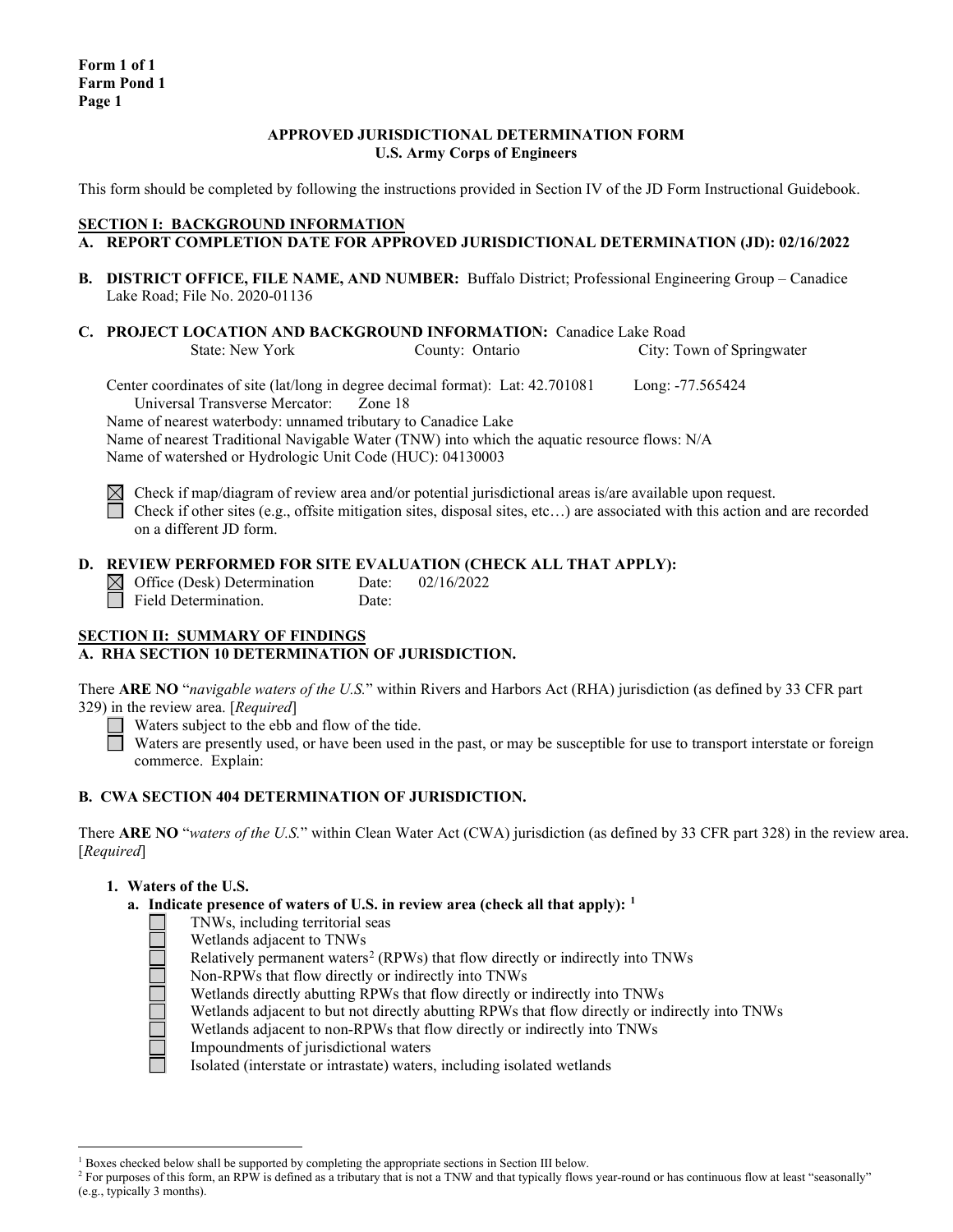- **b. Identify (estimate) size of waters of the U.S. in the review area:** Non-wetland waters: linear feet: width (ft) and/or acres. Wetlands: acres.
- **c. Limits (boundaries) of jurisdiction** based on: **Pick List**

Elevation of established OHWM (if known):

- **2. Non-regulated waters/wetlands (check if applicable):[3](#page-1-0)**
	- $\boxtimes$  Potentially jurisdictional waters and/or wetlands were assessed within the review area and determined to be not jurisdictional.

Wetland A (Farm Pond) 0.14 acre

Explain: The pond was excavated sometime after 1980 in dry land and does not meet the criteria as a water of the United States as clarified in the preamble of the November 14, 1986 Federal Register.

# **SECTION III: CWA ANALYSIS**

# **A. TNWs AND WETLANDS ADJACENT TO TNWs**

**The agencies will assert jurisdiction over TNWs and wetlands adjacent to TNWs. If the aquatic resource is a TNW, complete Section III.A.1 and Section III.D.1. only; if the aquatic resource is a wetland adjacent to a TNW, complete Sections III.A.1 and 2 and Section III.D.1.; otherwise, see Section III.B below**.

**1. TNW**  Identify TNW: Summarize rationale supporting determination:

# **2. Wetland adjacent to TNW**

Summarize rationale supporting conclusion that wetland is "adjacent":

**B. CHARACTERISTICS OF TRIBUTARY (THAT IS NOT A TNW) AND ITS ADJACENT WETLANDS (IF ANY): This section summarizes information regarding characteristics of the tributary and its adjacent wetlands, if any, and it helps determine whether or not the standards for jurisdiction established under** *Rapanos* **have been met.** 

**The agencies will assert jurisdiction over non-navigable tributaries of TNWs where the tributaries are "relatively permanent waters" (RPWs), i.e. tributaries that typically flow year-round or have continuous flow at least seasonally (e.g., typically 3 months). A wetland that directly abuts an RPW is also jurisdictional. If the aquatic resource is not a TNW, but has year-round (perennial) flow, skip to Section III.D.2. If the aquatic resource is a wetland directly abutting a tributary with perennial flow, skip to Section III.D.4.** 

**A wetland that is adjacent to but that does not directly abut an RPW requires a significant nexus evaluation. Corps districts and EPA regions will include in the record any available information that documents the existence of a significant nexus between a relatively permanent tributary that is not perennial (and its adjacent wetlands if any) and a traditional navigable water, even though a significant nexus finding is not required as a matter of law.**

**If the waterbody[4](#page-1-1) is not an RPW, or a wetland directly abutting an RPW, a JD will require additional data to determine if the waterbody has a significant nexus with a TNW. If the tributary has adjacent wetlands, the significant nexus evaluation must consider the tributary in combination with all of its adjacent wetlands. This significant nexus evaluation that combines, for analytical purposes, the tributary and all of its adjacent wetlands is used whether the review area identified in the JD request is the tributary, or its adjacent wetlands, or both. If the JD covers a tributary with adjacent wetlands, complete Section III.B.1 for the tributary, Section III.B.2 for any onsite wetlands, and Section III.B.3 for all wetlands adjacent to that tributary, both onsite and offsite. The determination whether a significant nexus exists is determined in Section III.C below.**

<span id="page-1-0"></span><sup>&</sup>lt;sup>3</sup> Supporting documentation is presented in Section III.F.

<span id="page-1-1"></span><sup>4</sup> Note that the Instructional Guidebook contains additional information regarding swales, ditches, washes, and erosional features generally and in the arid **West**.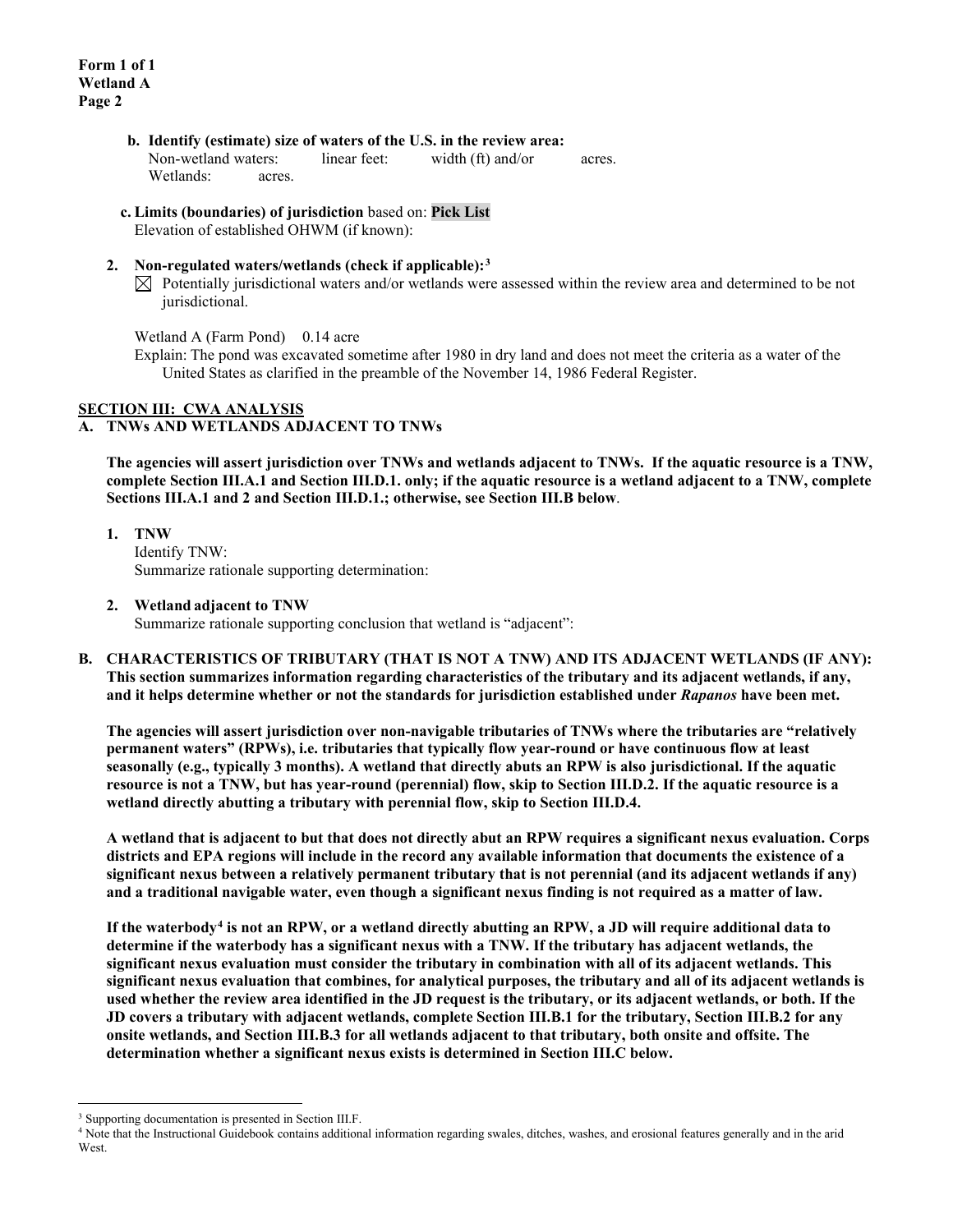**Form 1 of 1 Wetland A Page 3**

|  | (i) General Area Conditions:                                                                                                                                                        |                                                                                                                                    |                                                |  |  |  |  |  |
|--|-------------------------------------------------------------------------------------------------------------------------------------------------------------------------------------|------------------------------------------------------------------------------------------------------------------------------------|------------------------------------------------|--|--|--|--|--|
|  | Watershed size:                                                                                                                                                                     | <b>Pick List</b>                                                                                                                   |                                                |  |  |  |  |  |
|  | Drainage area:                                                                                                                                                                      | <b>Pick List</b>                                                                                                                   |                                                |  |  |  |  |  |
|  | Average annual rainfall:                                                                                                                                                            | inches                                                                                                                             |                                                |  |  |  |  |  |
|  | (ii) Physical Characteristics:                                                                                                                                                      |                                                                                                                                    |                                                |  |  |  |  |  |
|  | (a) Relationship with TNW:                                                                                                                                                          |                                                                                                                                    |                                                |  |  |  |  |  |
|  | Tributary flows directly into TNW.                                                                                                                                                  |                                                                                                                                    |                                                |  |  |  |  |  |
|  | Tributary flows through Pick List tributaries before entering TNW                                                                                                                   |                                                                                                                                    |                                                |  |  |  |  |  |
|  |                                                                                                                                                                                     | Project waters are Pick List river miles from TNW                                                                                  |                                                |  |  |  |  |  |
|  | Project waters are Pick List river miles from RPW<br>Project waters are Pick List aerial (straight) miles from TNW<br>Project waters are Pick List aerial (straight) miles from RPW |                                                                                                                                    |                                                |  |  |  |  |  |
|  |                                                                                                                                                                                     |                                                                                                                                    |                                                |  |  |  |  |  |
|  |                                                                                                                                                                                     |                                                                                                                                    |                                                |  |  |  |  |  |
|  | Project waters cross or serve as state boundaries. Explain:                                                                                                                         |                                                                                                                                    |                                                |  |  |  |  |  |
|  | Identify flow route to TNW <sup>5</sup> :                                                                                                                                           |                                                                                                                                    |                                                |  |  |  |  |  |
|  |                                                                                                                                                                                     | Tributary stream order, if known:                                                                                                  |                                                |  |  |  |  |  |
|  |                                                                                                                                                                                     |                                                                                                                                    |                                                |  |  |  |  |  |
|  | <b>Tributary</b> is:                                                                                                                                                                | (b) General Tributary Characteristics (check all that apply):<br>Natural                                                           |                                                |  |  |  |  |  |
|  |                                                                                                                                                                                     | Artificial (man-made). Explain:                                                                                                    |                                                |  |  |  |  |  |
|  |                                                                                                                                                                                     | Manipulated (man-altered). Explain:                                                                                                |                                                |  |  |  |  |  |
|  |                                                                                                                                                                                     | Tributary properties with respect to top of bank (estimate):                                                                       |                                                |  |  |  |  |  |
|  | Average width:                                                                                                                                                                      | feet                                                                                                                               |                                                |  |  |  |  |  |
|  | Average depth:                                                                                                                                                                      | feet                                                                                                                               |                                                |  |  |  |  |  |
|  |                                                                                                                                                                                     | Average side slopes: Pick List                                                                                                     |                                                |  |  |  |  |  |
|  |                                                                                                                                                                                     | Primary tributary substrate composition (check all that apply):                                                                    |                                                |  |  |  |  |  |
|  | Silts                                                                                                                                                                               | Sands                                                                                                                              | Concrete                                       |  |  |  |  |  |
|  | Cobbles                                                                                                                                                                             | Gravel                                                                                                                             | Muck                                           |  |  |  |  |  |
|  | Bedrock                                                                                                                                                                             | Vegetation. Type/% cover:                                                                                                          |                                                |  |  |  |  |  |
|  |                                                                                                                                                                                     | Other. Explain:                                                                                                                    |                                                |  |  |  |  |  |
|  |                                                                                                                                                                                     | Tributary condition/stability [e.g., highly eroding, sloughing banks]. Explain:<br>Presence of run/riffle/pool complexes. Explain: |                                                |  |  |  |  |  |
|  |                                                                                                                                                                                     |                                                                                                                                    |                                                |  |  |  |  |  |
|  |                                                                                                                                                                                     | Tributary geometry: Pick List                                                                                                      |                                                |  |  |  |  |  |
|  |                                                                                                                                                                                     | $\frac{0}{0}$<br>Tributary gradient (approximate average slope):                                                                   |                                                |  |  |  |  |  |
|  |                                                                                                                                                                                     |                                                                                                                                    |                                                |  |  |  |  |  |
|  | $(c)$ Flow:                                                                                                                                                                         |                                                                                                                                    |                                                |  |  |  |  |  |
|  |                                                                                                                                                                                     | Tributary provides for: Pick List                                                                                                  |                                                |  |  |  |  |  |
|  |                                                                                                                                                                                     | Estimate average number of flow events in review area/year: Pick List                                                              |                                                |  |  |  |  |  |
|  |                                                                                                                                                                                     | Describe flow regime:                                                                                                              |                                                |  |  |  |  |  |
|  |                                                                                                                                                                                     | Other information on duration and volume:                                                                                          |                                                |  |  |  |  |  |
|  |                                                                                                                                                                                     | Surface flow is: Pick List. Characteristics:                                                                                       |                                                |  |  |  |  |  |
|  |                                                                                                                                                                                     | Subsurface flow: Pick List. Explain findings:                                                                                      |                                                |  |  |  |  |  |
|  |                                                                                                                                                                                     | Dye (or other) test performed:                                                                                                     |                                                |  |  |  |  |  |
|  |                                                                                                                                                                                     | Tributary has (check all that apply):<br>Bed and banks                                                                             |                                                |  |  |  |  |  |
|  |                                                                                                                                                                                     | OHWM <sup>6</sup> (check all indicators that apply):                                                                               |                                                |  |  |  |  |  |
|  |                                                                                                                                                                                     |                                                                                                                                    |                                                |  |  |  |  |  |
|  |                                                                                                                                                                                     | clear, natural line impressed on the bank                                                                                          | the presence of litter and debris              |  |  |  |  |  |
|  |                                                                                                                                                                                     | changes in the character of soil                                                                                                   | destruction of terrestrial vegetation          |  |  |  |  |  |
|  |                                                                                                                                                                                     | shelving<br>vegetation matted down, bent, or absent                                                                                | the presence of wrack line<br>sediment sorting |  |  |  |  |  |
|  |                                                                                                                                                                                     | leaf litter disturbed or washed away                                                                                               | scour                                          |  |  |  |  |  |
|  |                                                                                                                                                                                     |                                                                                                                                    |                                                |  |  |  |  |  |

<span id="page-2-1"></span><span id="page-2-0"></span><sup>&</sup>lt;sup>5</sup> Flow route can be described by identifying, e.g., tributary a, which flows through the review area, to flow into tributary b, which then flows into TNW.<br><sup>6</sup>A natural or man-made discontinuity in the OHWM does not nece the OHWM has been removed by development or agricultural practices). Where there is a break in the OHWM that is unrelated to the waterbody's flow regime (e.g., flow over a rock outcrop or through a culvert), the agencies will look for indicators of flow above and below the break.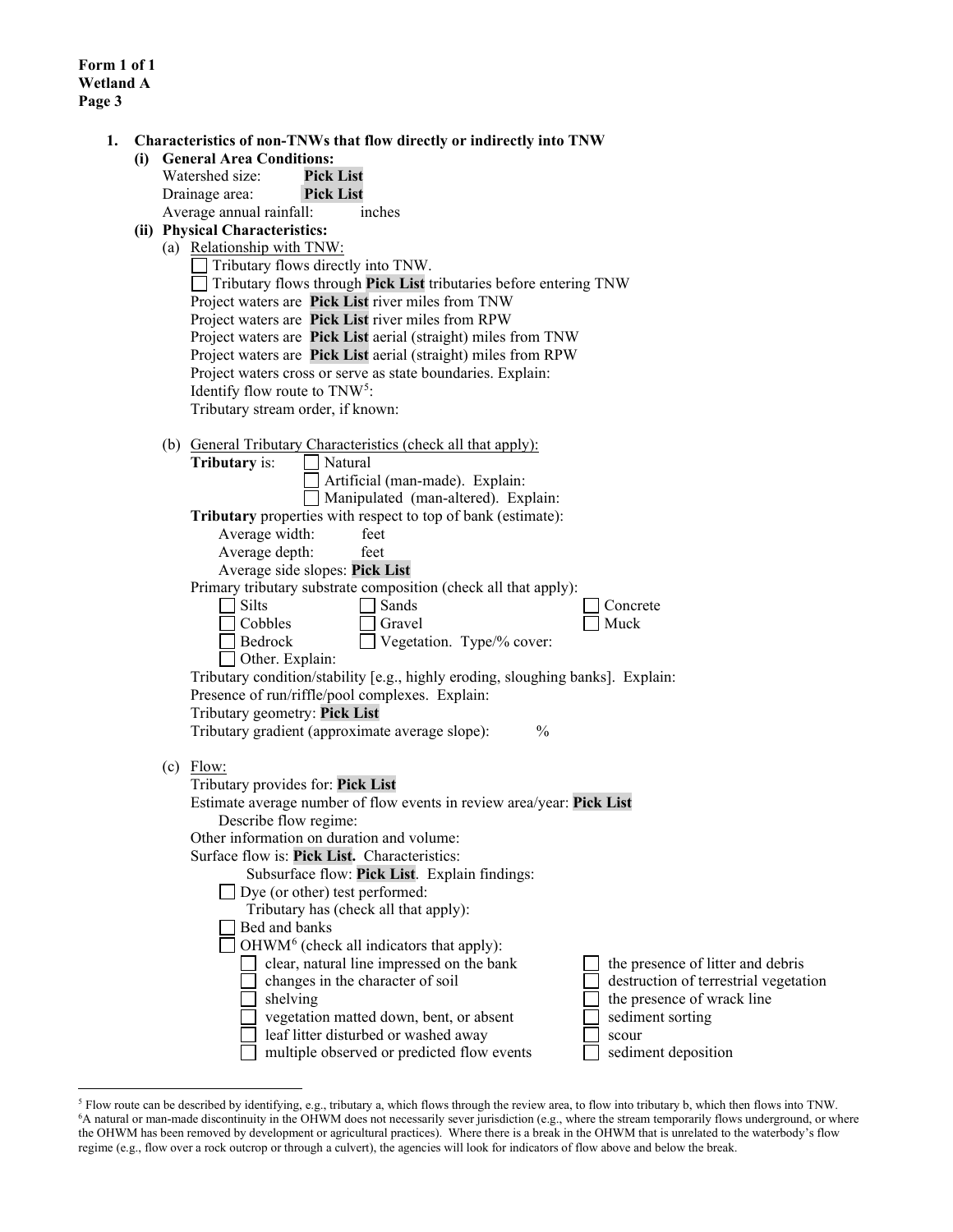| $\Box$ abrupt change in plant community<br>other (list):<br>$\Box$ Discontinuous OHWM. <sup>7</sup> Explain:                                            | $\Box$ water staining              |
|---------------------------------------------------------------------------------------------------------------------------------------------------------|------------------------------------|
| If factors other than the OHWM were used to determine lateral extent of CWA jurisdiction (check all that apply):<br>$\Box$ High Tide Line indicated by: | Mean High Water Mark indicated by: |

 $\Box$  oil or scum line along shore objects  $\Box$  survey to available datum;

- fine shell or debris deposits (foreshore)  $\Box$  physical markings;
- physical markings/characteristics vegetation lines/changes in vegetation types.

tidal gauges

 $\Box$  other (list):

# **(iii) Chemical Characteristics:**

Characterize tributary (e.g., water color is clear, discolored, oily film; water quality; general watershed characteristics, etc.). Explain:

Identify specific pollutants, if known:

# **(iv) Biological Characteristics. Channel supports (check all that apply):**

- Riparian corridor. Characteristics (type, average width):  $\Box$ 
	- Wetland fringe. Characteristics:
- $\Box$  Habitat for:

Federally Listed species. Explain findings:

Fish/spawn areas. Explain findings:

Other environmentally-sensitive species. Explain findings:

Aquatic/wildlife diversity. Explain findings:

# **2. Characteristics of wetlands adjacent to non-TNW that flow directly or indirectly into TNW**

# **(i) Physical Characteristics:**

- (a) General Wetland Characteristics:
	- Properties:

Wetland size: acres Wetland type. Explain: Wetland quality. Explain: Project wetlands cross or serve as state boundaries. Explain:

(b) General Flow Relationship with Non-TNW:

Flow is: **Pick List**. Explain: Surface flow is**: Pick List**  Characteristics: Subsurface flow: **Pick List**. Explain findings: Dye (or other) test performed:

# (c) Wetland Adjacency Determination with Non-TNW:

Directly abutting

Not directly abutting

Discrete wetland hydrologic connection. Explain:

- Ecological connection. Explain:
- Separated by berm/barrier. Explain:

# <span id="page-3-0"></span>(d) Proximity (Relationship) to TNW

Project wetlands are **Pick List** river miles from TNW. Project waters are **Pick List** aerial (straight) miles from TNW. Flow is from: **Pick List.** Estimate approximate location of wetland as within the **Pick List** floodplain.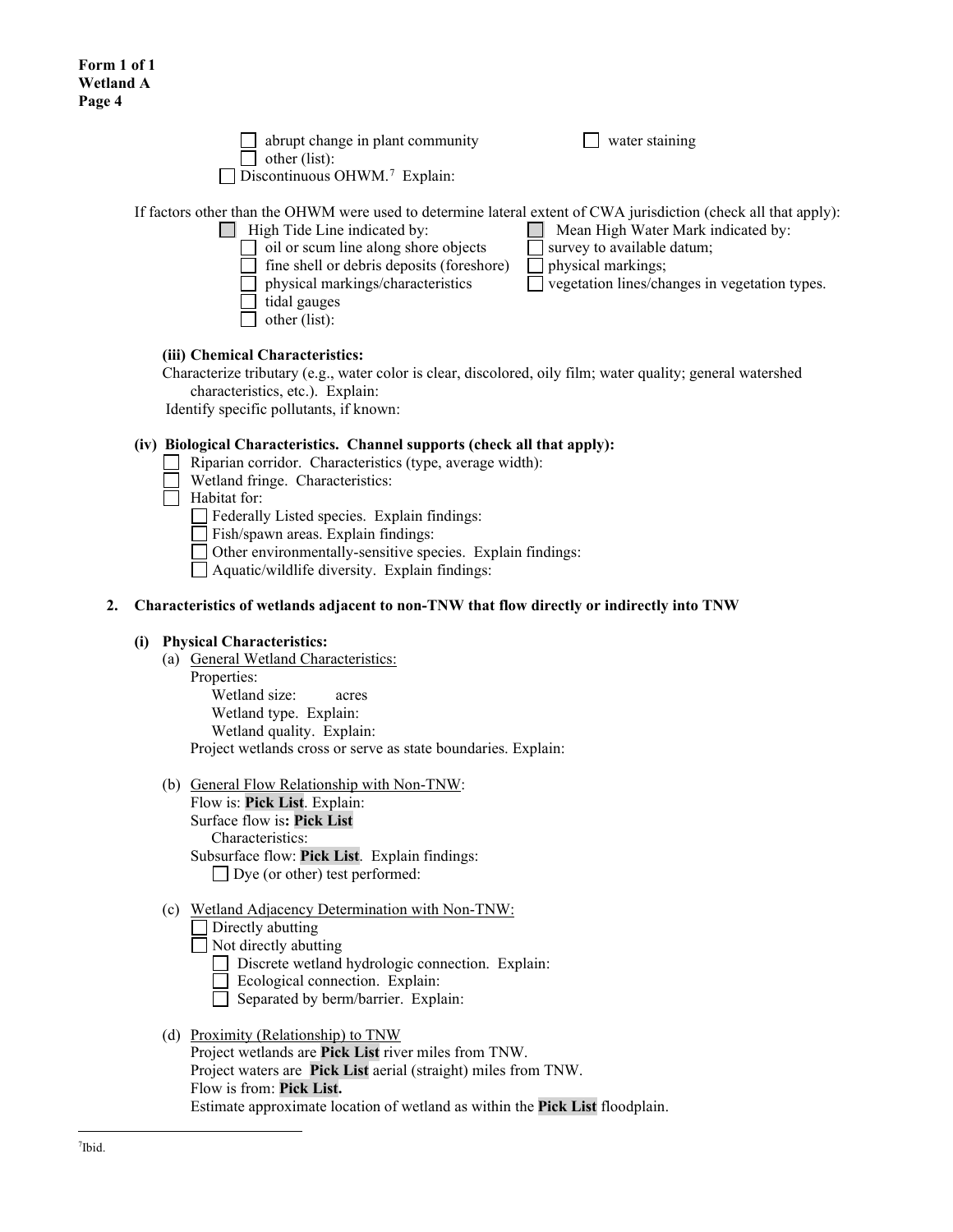### **(ii) Chemical Characteristics:**

Characterize wetland system (e.g., water color is clear, brown, oil film on surface; water quality; general watershed characteristics; etc.). Explain: Identify specific pollutants, if known:

#### **(iii)Biological Characteristics. Wetland supports (check all that apply):**

- Riparian buffer. Characteristics (type, average width):
- Vegetation type/percent cover. Explain:
- $\Box$  Habitat for:
	- Federally Listed species. Explain findings:
	- Fish/spawn areas. Explain findings:
	- Other environmentally-sensitive species. Explain findings:
	- $\Box$  Aquatic/wildlife diversity. Explain findings:

# **3. Characteristics of all wetlands adjacent to the tributary (if any)**

All wetland(s) being considered in the cumulative analysis: **Pick List** Approximately () acres in total are being considered in the cumulative analysis. For each wetland, specify the following: Directly abuts? (Y/N) Size (in acres) Directly abuts? (Y/N) Size (in acres) Summarize overall biological, chemical and physical functions being performed:

#### **C. SIGNIFICANT NEXUS DETERMINATION**

**A significant nexus analysis will assess the flow characteristics and functions of the tributary itself and the functions performed by any wetlands adjacent to the tributary to determine if they significantly affect the chemical, physical, and biological integrity of a TNW. For each of the following situations, a significant nexus exists if the tributary, in combination with all of its adjacent wetlands, has more than a speculative or insubstantial effect on the chemical, physical and/or biological integrity of a TNW. Considerations when evaluating significant nexus include, but are not limited to the volume, duration, and frequency of the flow of water in the tributary and its proximity to a TNW, and the functions performed by the tributary and all its adjacent wetlands. It is not appropriate to determine significant nexus based solely on any specific threshold of distance (e.g. between a tributary and its adjacent wetland or between a tributary and the TNW). Similarly, the fact an adjacent wetland lies within or outside of a floodplain is not solely determinative of significant nexus.** 

#### **Draw connections between the features documented and the effects on the TNW, as identified in the** *Rapanos* **Guidance and discussed in the Instructional Guidebook. Factors to consider include, for example:**

- Does the tributary, in combination with its adjacent wetlands (if any), have the capacity to carry pollutants or flood waters to TNWs, or to reduce the amount of pollutants or flood waters reaching a TNW?
- Does the tributary, in combination with its adjacent wetlands (if any), provide habitat and lifecycle support functions for fish and other species, such as feeding, nesting, spawning, or rearing young for species that are present in the TNW?
- Does the tributary, in combination with its adjacent wetlands (if any), have the capacity to transfer nutrients and organic carbon that support downstream foodwebs?
- Does the tributary, in combination with its adjacent wetlands (if any), have other relationships to the physical, chemical, or biological integrity of the TNW?

#### **Note: the above list of considerations is not inclusive and other functions observed or known to occur should be documented below:**

**1. Significant nexus findings for non-RPW that has no adjacent wetlands and flows directly or indirectly into TNWs.** Explain findings of presence or absence of significant nexus below, based on the tributary itself, then go to Section III.D: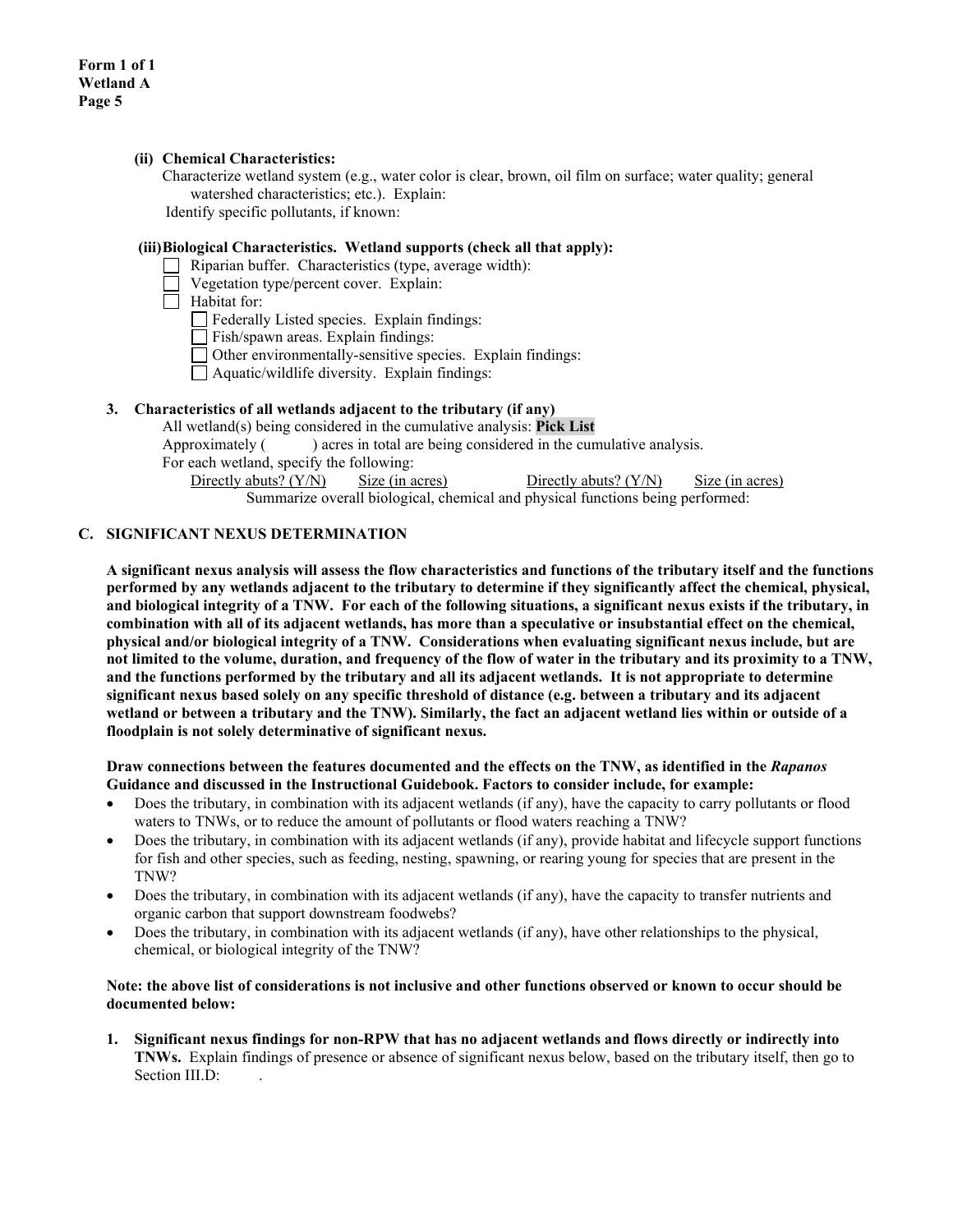- **2. Significant nexus findings for non-RPW and its adjacent wetlands, where the non-RPW flows directly or indirectly into TNWs.** Explain findings of presence or absence of significant nexus below, based on the tributary in combination with all of its adjacent wetlands, then go to Section III.D: .
- **3. Significant nexus findings for wetlands adjacent to an RPW but that do not directly abut the RPW.** Explain findings of presence or absence of significant nexus below, based on the tributary in combination with all of its adjacent wetlands, then go to Section III.D:

# **D. DETERMINATIONS OF JURISDICTIONAL FINDINGS. THE SUBJECT WATERS/WETLANDS ARE (CHECK ALL THAT APPLY):**

**1. <b>TNWs and Adjacent Wetlands.** Check all that apply and provide size estimates in review area:<br>
TNWs: linear feet width (ft), Or, acres.  $linear feet \t width (ft), Or, \t acres.$ Wetlands adjacent to TNWs: acres.

# **2. RPWs that flow directly or indirectly into TNWs.**

- $\Box$ Tributaries of TNWs where tributaries typically flow year-round are jurisdictional. Provide data and rationale indicating that tributary is perennial: .
- Tributaries of TNW where tributaries have continuous flow "seasonally" (e.g., typically three months each year) are jurisdictional. Data supporting this conclusion is provided at Section III.B. Provide rationale indicating that tributary flows seasonally:

Provide estimates for jurisdictional waters in the review area (check all that apply):

- Tributary waters: linear feet width (ft).
- Other non-wetland waters: acres.
	- Identify type(s) of waters:

# **3. Non-RPWs[8](#page-5-0) that flow directly or indirectly into TNWs.**

Waterbody that is not a TNW or an RPW, but flows directly or indirectly into a TNW, and it has a significant nexus with a TNW is jurisdictional. Data supporting this conclusion is provided at Section III.C.

Provide estimates for jurisdictional waters within the review area (check all that apply):

- Tributary waters: linear feet width (ft).
- □ Other non-wetland waters: acres.

# **4. Wetlands directly abutting an RPW that flow directly or indirectly into TNWs.**

Wetlands directly abut RPW and thus are jurisdictional as adjacent wetlands.

- Wetlands directly abutting an RPW where tributaries typically flow year-round. Provide data and rationale indicating that tributary is perennial in Section III.D.2, above. Provide rationale indicating that wetland is directly abutting an RPW:
- Wetlands directly abutting an RPW where tributaries typically flow "seasonally." Provide data indicating  $\Box$ that tributary is seasonal in Section III.B and rationale in Section III.D.2, above. Provide rationale indicating that wetland is directly abutting an RPW:

Provide acreage estimates for jurisdictional wetlands in the review area: acres.

- **5. Wetlands adjacent to but not directly abutting an RPW that flow directly or indirectly into TNWs.**
	- Wetlands that do not directly abut an RPW, but when considered in combination with the tributary to which they are adjacent and with similarly situated adjacent wetlands, have a significant nexus with a TNW are jurisidictional. Data supporting this conclusion is provided at Section III.C.

Provide acreage estimates for jurisdictional wetlands in the review area: acres.

# **6. Wetlands adjacent to non-RPWs that flow directly or indirectly into TNWs.**

Wetlands adjacent to such waters, and have when considered in combination with the tributary to which they are adjacent and with similarly situated adjacent wetlands, have a significant nexus with a TNW are jurisdictional. Data supporting this conclusion is provided at Section III.C.

<span id="page-5-0"></span>Provide estimates for jurisdictional wetlands in the review area: acres.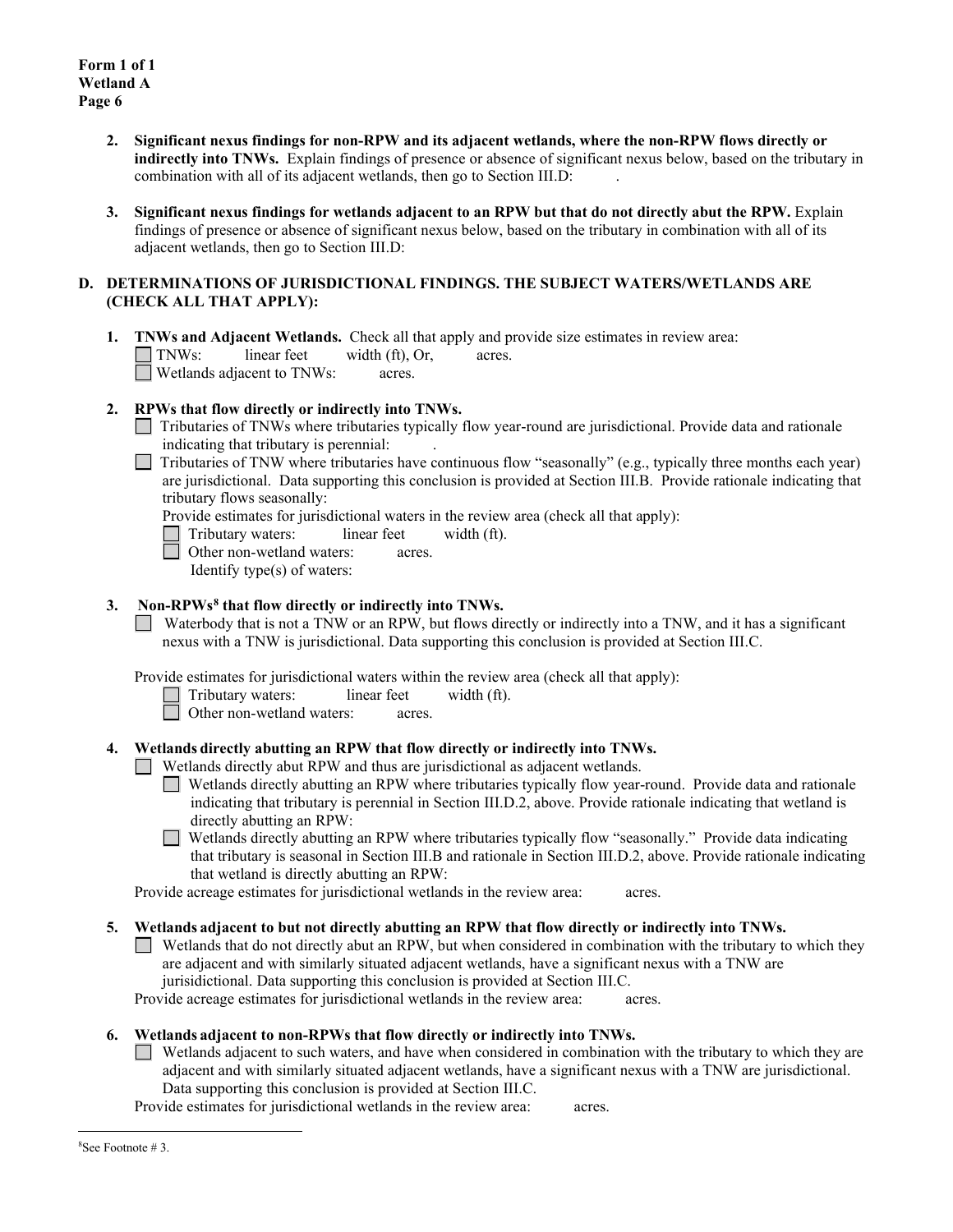|    | Impoundments of jurisdictional waters. <sup>9</sup><br>7.<br>As a general rule, the impoundment of a jurisdictional tributary remains jurisdictional.<br>Demonstrate that impoundment was created from "waters of the U.S.," or                                                                                                                                                                                                                                                                                                                                                                                                                 |  |  |  |  |  |
|----|-------------------------------------------------------------------------------------------------------------------------------------------------------------------------------------------------------------------------------------------------------------------------------------------------------------------------------------------------------------------------------------------------------------------------------------------------------------------------------------------------------------------------------------------------------------------------------------------------------------------------------------------------|--|--|--|--|--|
|    | Demonstrate that water meets the criteria for one of the categories presented above (1-6), or<br>Demonstrate that water is isolated with a nexus to commerce (see E below).                                                                                                                                                                                                                                                                                                                                                                                                                                                                     |  |  |  |  |  |
|    | E. ISOLATED [INTERSTATE OR INTRA-STATE] WATERS, INCLUDING ISOLATED WETLANDS, THE USE,<br>DEGRADATION OR DESTRUCTION OF WHICH COULD AFFECT INTERSTATE COMMERCE,<br>INCLUDING ANY SUCH WATERS (CHECK ALL THAT APPLY): <sup>10</sup><br>which are or could be used by interstate or foreign travelers for recreational or other purposes.<br>from which fish or shellfish are or could be taken and sold in interstate or foreign commerce.<br>which are or could be used for industrial purposes by industries in interstate commerce.<br>Interstate isolated waters. Explain:<br>Other factors. Explain:                                         |  |  |  |  |  |
|    | Identify water body and summarize rationale supporting determination:<br>Provide estimates for jurisdictional waters in the review area (check all that apply):<br>Tributary waters:<br>linear feet<br>width (ft).<br>Other non-wetland waters:<br>acres.<br>Identify type(s) of waters:<br>Wetlands:<br>acres.                                                                                                                                                                                                                                                                                                                                 |  |  |  |  |  |
| F. | NON-JURISDICTIONAL WATERS, INCLUDING WETLANDS (CHECK ALL THAT APPLY):                                                                                                                                                                                                                                                                                                                                                                                                                                                                                                                                                                           |  |  |  |  |  |
|    | If potential wetlands were assessed within the review area, these areas did not meet the criteria in the 1987 Corps of<br>Engineers Wetland Delineation Manual and/or appropriate Regional Supplements.<br>Review area included isolated waters with no substantial nexus to interstate (or foreign) commerce.<br><b>Prior to the Jan 2001 Supreme Court decision in "SWANCC,"</b> the review area would have been regulated<br>based solely on the "Migratory Bird Rule" (MBR).<br>Waters do not meet the "Significant Nexus" standard, where such a finding is required for jurisdiction. Explain:<br>Other: (explain, if not covered above): |  |  |  |  |  |
|    | Provide acreage estimates for non-jurisdictional waters in the review area, where the sole potential basis of jurisdiction is                                                                                                                                                                                                                                                                                                                                                                                                                                                                                                                   |  |  |  |  |  |

Provide acreage estimates for non-jurisdictional waters in the review area, where the sole potential basis of jurisdiction is the MBR factors (i.e., presence of migratory birds, presence of endangered species, use of water for irrigated agriculture), using best professional judgment (check all that apply):

**I** Non-wetland waters (i.e., rivers, streams): linear feet width (ft).

┌ Lakes/ponds: acres.

 $\boxtimes$ Other non-wetland waters: Wetland A (Farm Pond) 0.14 acres

Explain: The pond is not evident in Historic Aerial photos for 1980 but is clearly shown in the 1994 aerial.

The pond was excavated within an active agricultural field on the edge of two soil types, Volusia channery silt loam, 3 to 8 percent slopes and a hydric rating of 5, and Lordstown-Manlius-Towerville complex, 8 to 15 percent slopes and a hydric rating of 0. The USACE, through examination of aerial photography, has confirmed that the pond is confined to the boundary shown on the delineation map, that there are no conveyances into or out of the pond, and that it was excavated entirely in uplands.

Based on the above information, the pond does not meet the criteria as a water of the United States as clarified in the preamble of the November 14, 1986 Federal Register.

Wetlands:

<span id="page-6-0"></span><sup>&</sup>lt;sup>9</sup> To complete the analysis refer to the key in Section III.D.6 of the Instructional Guidebook.

<span id="page-6-1"></span>**<sup>10</sup> Prior to asserting or declining CWA jurisdiction based solely on this category, Corps Districts will elevate the action to Corps and EPA HQ for review consistent with the process described in the Corps/EPA** *Memorandum Regarding CWA Act Jurisdiction Following Rapanos.*